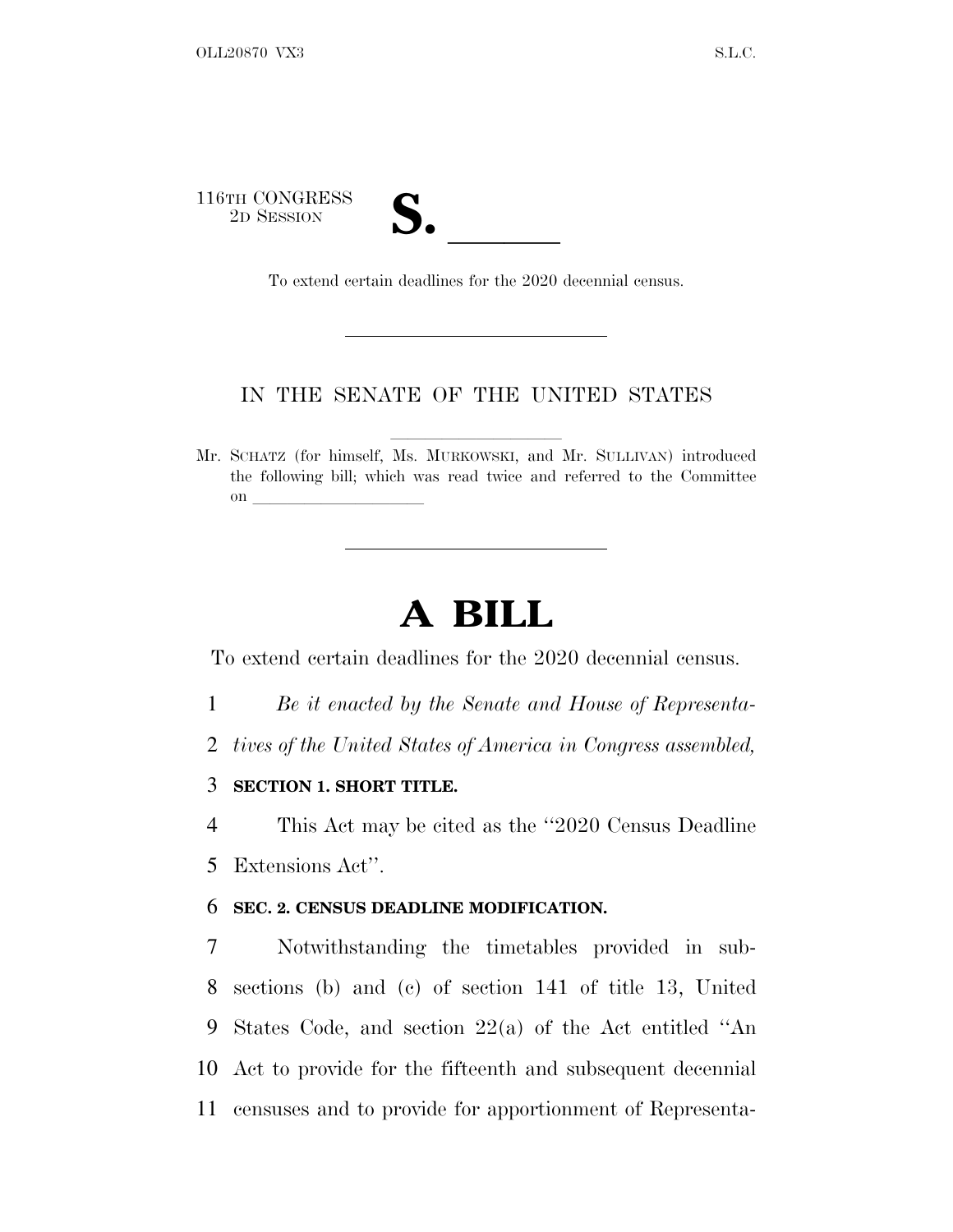| $\mathbf{1}$   | tives in Congress", approved June 18, 1929 (2 U.S.C.     |
|----------------|----------------------------------------------------------|
| 2              | $(2a(a))$ , for the 2020 decennial census of population— |
| 3              | (1) the tabulation of total population by States         |
| $\overline{4}$ | required by subsection (a) of such section 141 for       |
| 5              | the apportionment of Representatives in Congress         |
| 6              | among the several States shall be—                       |
| 7              | (A) completed and reported by the Sec-                   |
| 8              | retary of Commerce (referred to in this section          |
| 9              | as the "Secretary") to the President not earlier         |
| 10             | than 1 year and not later than 13 months after           |
| 11             | the decennial census date of April 1, 2020; and          |
| 12             | (B) made public by the Secretary not later               |
| 13             | than the date on which the tabulation is re-             |
| 14             | ported to the President under subparagraph               |
| 15             | (A);                                                     |
| 16             | (2) the President shall transmit to Congress a           |
| 17             | statement showing the whole number of persons in         |
| 18             | each State, and the number of Representatives to         |
| 19             | which each State would be entitled under an appor-       |
| 20             | tionment of the then existing number of Representa-      |
| 21             | tives, as required by such section $22(a)$ , and deter-  |
| 22             | mined solely as described therein, not later than 14     |
| 23             | days after receipt of the tabulation reported by the     |
| 24             | Secretary; and                                           |